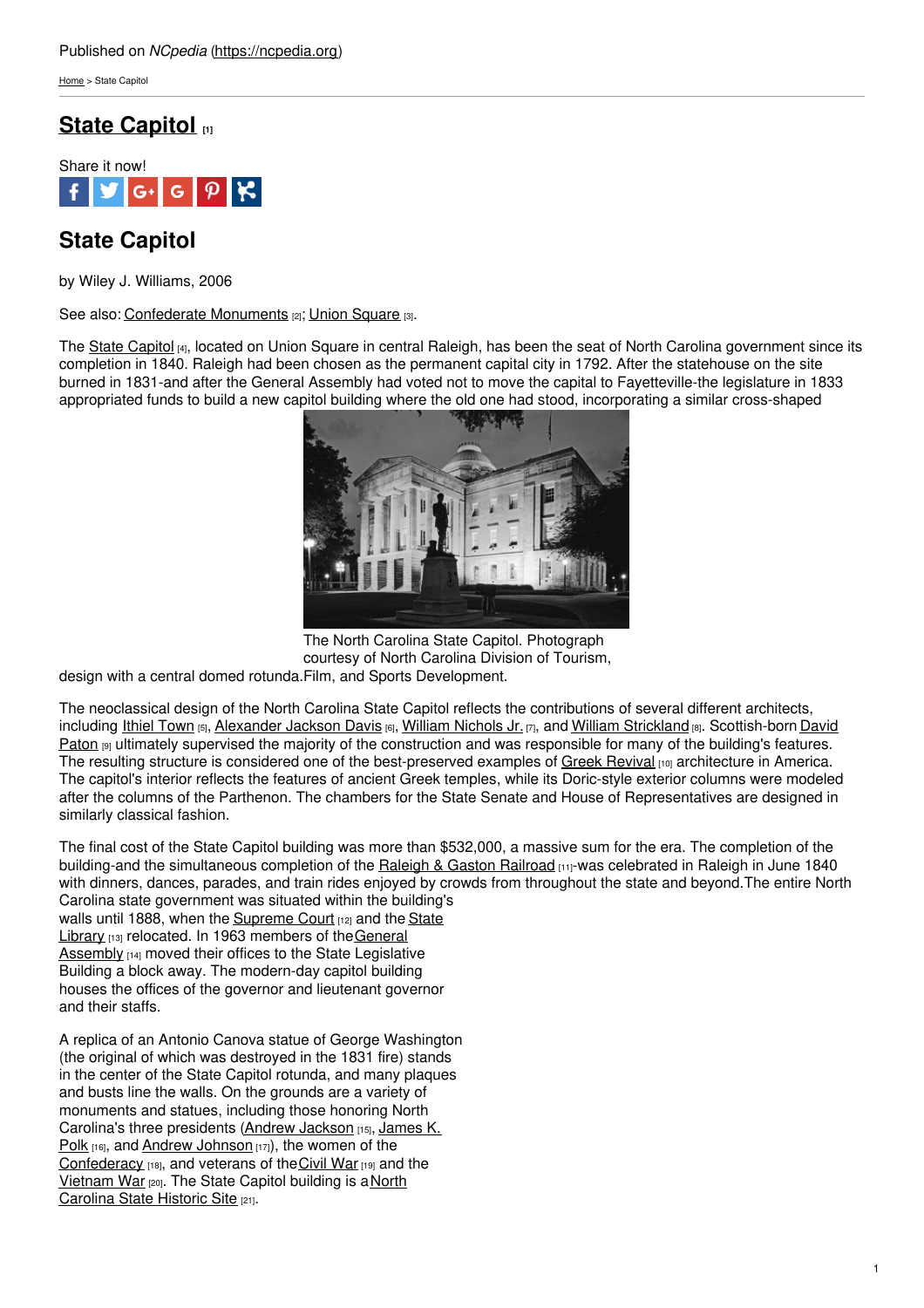### **References:**

Catherine W. Bishir, *North Carolina Architecture* (1990).

Cecil D. Eliot, "The North Carolina State Capitol,"*Southern Architect* 5 (June 1958).

Richard F. Knapp, ed., *North Carolina's State Historic Sites: A Brief History and Status Report*(1995).

### **Additonal Resources:**

"State Capitol." North Carolina Highway Historical Marker Program.https://www.ncdcr.gov/about/history/division-historical[resources/nc-highway-historical-marker-program/Markers.aspx?sp=Markers&k=Markers&sv=H-4](https://www.ncdcr.gov/about/history/division-historical-resources/nc-highway-historical-marker-program/Markers.aspx?sp=Markers&k=Markers&sv=H-4) [22]

"State Capitol." North Carolina Historic Sites.<http://www.nchistoricsites.org/capitol/default.htm> [23]

"The North Carolina State Capitol" State of North Carolina Office of Governor. <http://www.governor.state.nc.us/contact/stateCapitol.aspx> [24]

"The North Carolina State Capitol: Pride of the State." National Park Service. <https://www.nps.gov/nr/twhp/wwwlps/lessons/61capitol/61capitol.htm> [25]

Raleigh & Gaston Railroad, North Carolina Highway Historical Marker Program. H23: [https://www.ncdcr.gov/about/history/division-historical-resources/nc-hig...](https://www.ncdcr.gov/about/history/division-historical-resources/nc-highway-historical-marker-program/Markers.aspx?MarkerId=H-23) [11]

North Carolina State Capitol Foundation: <http://www.ncstatecapitol.org/> [4]

### **Image Credits:**

The North Carolina State Capitol. Photograph courtesy of North Carolina Division of Tourism, Film, and Sports Development.

Video: LCV Cities Tour - Raleigh: History of the North Caroina State Capitol, CSPAN http://www.youtube.com/watch? v=VM1IuYvP2iU&feature=youtu.be [26]

**Subjects:** [Architecture](https://ncpedia.org/category/subjects/architecture) [27] [Places](https://ncpedia.org/category/subjects/places) [28] **Authors:** [Williams,](https://ncpedia.org/category/authors/williams-wiley-j) Wiley J. [29] **Origin - location:** [Raleigh](https://ncpedia.org/category/origin-location/piedmont-0) [30] **From:** [Encyclopedia](https://ncpedia.org/category/entry-source/encyclopedia-) of North Carolina, University of North Carolina Press.[31]

1 January 2006 | Williams, Wiley J.

**Source URL:** https://ncpedia.org/state-capitol?page=0

#### **Links**

- [1] https://ncpedia.org/state-capitol
- [2] https://ncpedia.org/confederate-monuments
- [3] https://ncpedia.org/union-square
- [4] http://www.ncstatecapitol.org/
- [5] http://ncarchitects.lib.ncsu.edu/people/P000032
- [6] https://ncpedia.org/biography/davis-alexander-jackson
- [7] http://ncarchitects.lib.ncsu.edu/people/P000026 [8] http://ncarchitects.lib.ncsu.edu/people/P000022
- [9] http://ncarchitects.lib.ncsu.edu/people/P000021
- 
- [10] http://www.bc.edu/bc\_org/avp/cas/fnart/fa267/greekrev.html
- [11] https://www.ncdcr.gov/about/history/division-historical-resources/nc-highway-historical-marker-program/Markers.aspx?MarkerId=H-23 [12] https://ncpedia.org/supreme-court-north-carolina
- [13] https://statelibrary.ncdcr.gov/
- [14] https://ncpedia.org/general-assembly
- [15] https://ncpedia.org/jackson-andrew-unc-press-dncb
- [16] https://ncpedia.org/biography/polk-james
- [17] https://ncpedia.org/johnson-andrew
- [18] https://ncpedia.org/confederate-party
- [19] https://ncpedia.org/history/cw-1900/civil-war
- [20] https://ncpedia.org/vietnam-war
- [21] https://ncpedia.org/state-historic-sites-program
- [22] https://www.ncdcr.gov/about/history/division-historical-resources/nc-highway-historical-marker-program/Markers.aspx?
- sp=Markers&k=Markers&sv=H-4
- [23] http://www.nchistoricsites.org/capitol/default.htm
- [24] http://www.governor.state.nc.us/contact/stateCapitol.aspx
- [25] https://www.nps.gov/nr/twhp/wwwlps/lessons/61capitol/61capitol.htm